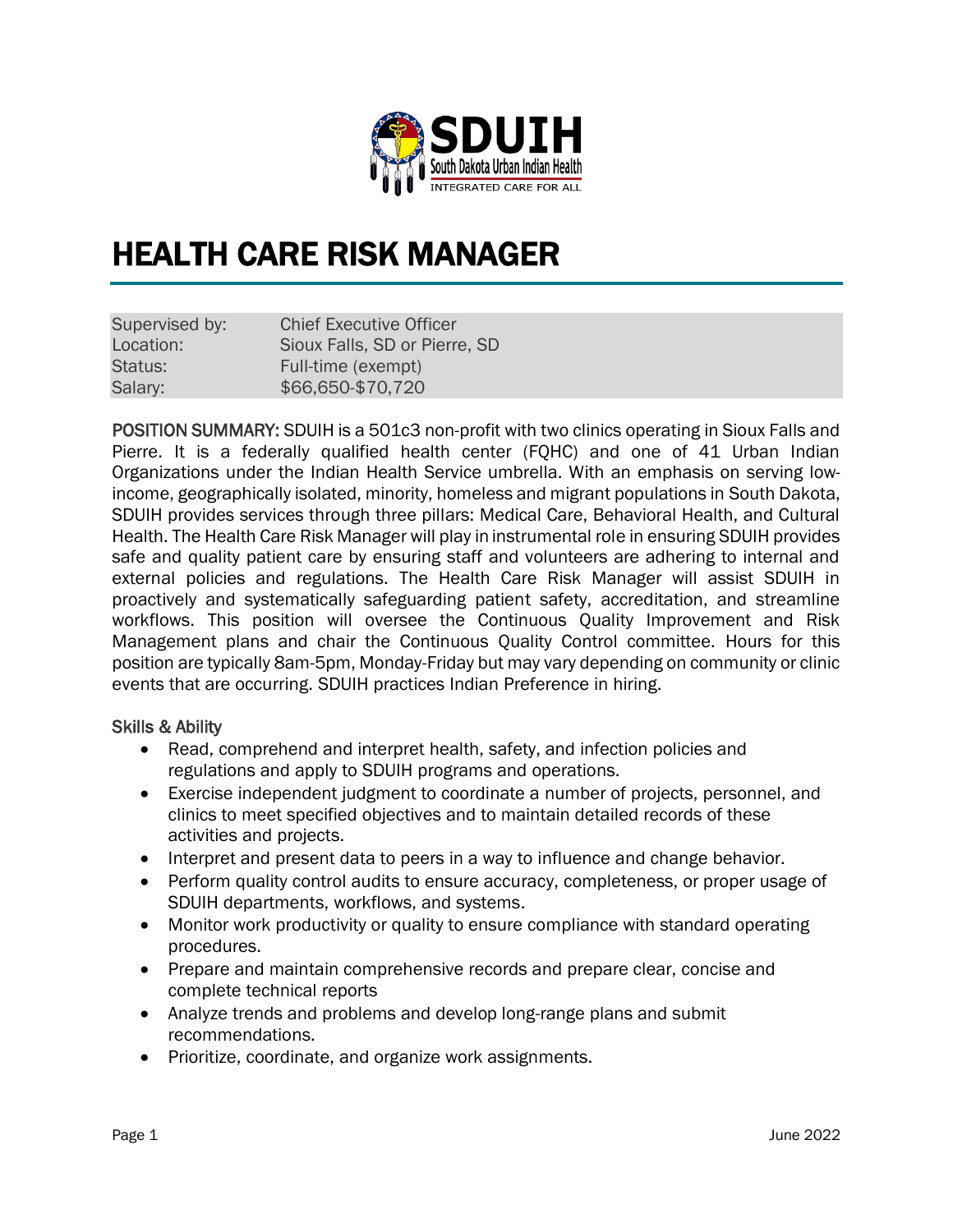## Skills & Ability continued…

- Strong analytical and program management skills required, including a thorough understanding of how to interpret patient data and translate into application and operational requirements.
- Use logic and reasoning to identify the strengths and weaknesses of alternative solutions, conclusions or approaches to problems.
- Excellent verbal and written communication skills and the ability to interact professionally with a diverse group, executives, administrative staff, clinical staff, board of directors, and subject matter experts.
- Manage and control data compilation, sorting, interpretation and evaluation.
- Travel and actively participate in required training sessions and team meetings.
- Identify and investigate incidents, complaints, and all areas of risk.

## Knowledge

- Native American culture and traditions.
- **•** Private, local, state, and federal resources for the treatment and care of patients.
- HIPAA and OSHA rules and regulations.
- Electronic Health Records.
- Federal reporting requirements, i.e. Government Performance Reporting Act (GPRA)
- Safe practices in health care environments.
- Adverse event classification and reporting.
- Creating work plans and timelines.
- Health care systems, clinic processes, healthcare terminology, public health, health disparities, health promotion/disease prevention, and disease prevention and intervention.
- Knowledge of behavioral health interventions, terminology, and treatment. Including but not limited to mental health diagnoses, substance use disorders, medication assisted treatment, etc.

## Qualifications:

- Bachelor's degree in nursing, public health, health administration, or other relevant field.
- At least 3-5 years' experience in a health care setting.
- Established work with Native communities in Pierre and Sioux Falls.
- **Demonstrates strong organizational, communication, leadership, problem solving,** and time management skills.
- Must be vaccinated against or willing to be vaccinated against COVID-19.
- Must be CPR certified or willing to obtain CPR certifications within 6 months of employment.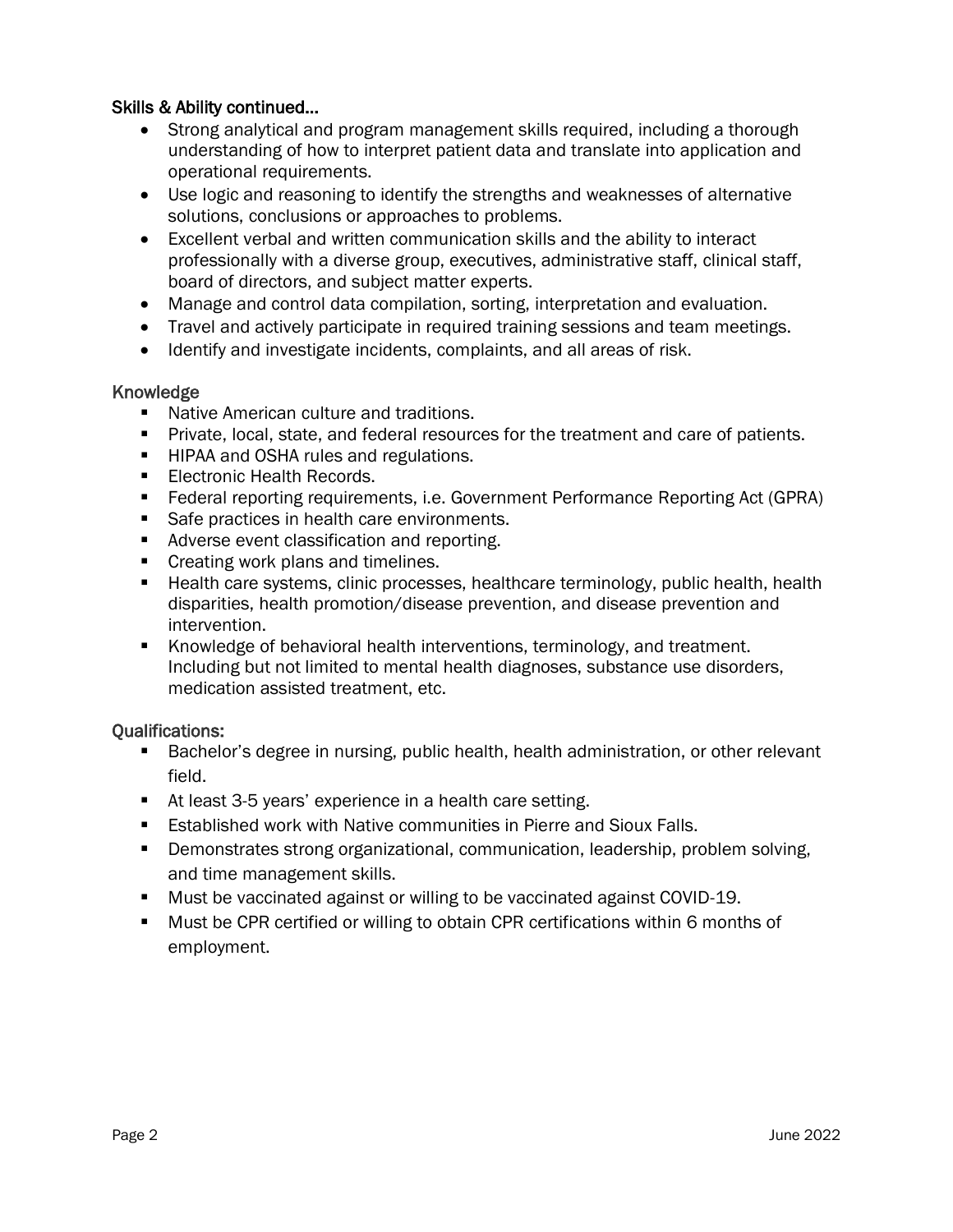#### Physical Environmental Factors:

Works in a professional office environment, requiring significant interaction with diverse health and professional associates. May be exposed to noise if working near the office machines. Requires prolonged sitting, some bending, stooping, stretching and ability to use stairs. Requires eye-hand coordination and manual dexterity sufficient to operate an automobile, keyboard, photocopier, telephone, calculator and other office equipment. Requires normal range of hearing and eyesight to record, prepare and communicate reports, make presentations, view a computer screen and operate an automobile.

#### How to Apply

Interested individuals should email their resume and a completed application to [Aspen.Gillaspie@sduih.org.](mailto:Aspen.Gillaspie@sduih.org) Applications can be found at [https://sduih.org/careers/.](https://sduih.org/careers/)